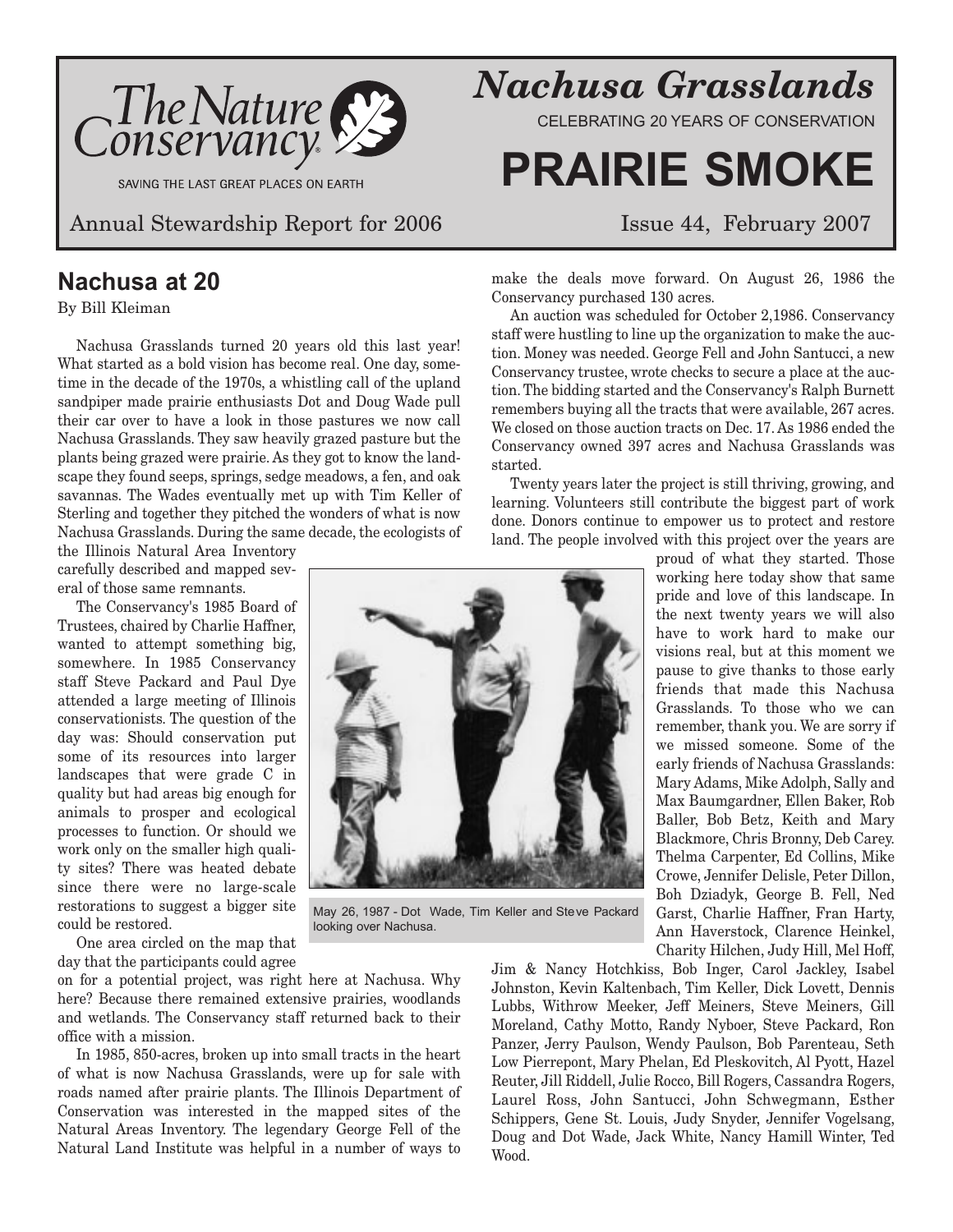### **Celebrating 50 Years of Conservation in Illinois**

Since its formation in 1957, The Nature Conservancy in Illinois has protected nearly 80,000 acres at more than 125 sites around the state. From the first acquisition at Volo Bog to the most recent Great Rivers Partnership, TNC in Illinois has remained a strong leader in conservation. Don't miss the 50 th Anniversary Celebration Gala Saturday, May 12, 2007 at the John G. Shedd Aquarium in Chicago.



Birdsfoot violets are a favorite of the Regal Fritillary butterfly.

### **Managers Notebook**

By Bill Kleiman, Project Manager Nathan Hill, Restoration Ecologist

**Seed Harvest:** Total seed collection was about 3,000 pounds of hand collect-

ed seed from over 200 species of plants. The crew hand collected 950 lbs from 187 species and the volunteer stewards again out-picked the crew with over 2000 pounds harvested. Congratulations all! Added to these weights, the combine harvested about 400 lbs of chaffy seed from the preserve.



Bill Kleiman on Dot's Knob.

Remember these are all bulk weights. We Don't clean our seed. Would you like to help us collect seed? We have volunteers who would likely mentor a new volunteer.



Nathan Hill at LaRue Swamp in Southern Illinois.

**Weed Work:** This year Nate started a Global Positioning System experiment that he will use to pinpoint patches of the invasive weed king devil on the preserve. The map and GPS coordinates will help us locate and eradicate this weed over the next few seasons. Sweet clover was another big battle this

year; we have found hand scything works well when the plants are in late flower, but we have so many acres to cover, thus the need for another tractor.



2006 Stewardship Crew (L-R): Cody, Nathan B., Austin, Katie, Nathan H., Kelly, Stephanie, Megan and Bill.

**Fire:** Our volunteer crew burned about 530 acres in nine burn units. We also helped Rochelle Park District do their first prescribed burn at their 200 acre Skare Park, located along Kyte Creek, which has a nice oak hickory woodland and a tussock sedge meadow. In March, The Conservancy and The Rock River Turkey Chapter hosted a prescribed fire training for 25 people.



Prescribed fire training participants work to put out a spot fire.

**Plantings:** The crew and stewards planted a total of 55

acres this year. 4 acres of savanna, 9 acres of wetland, and 42 acres of prairie. Many stewards have been overseeding existing areas. For instance, Becky and Hank Hartman overseeded 417 pounds from 152 species throughout the oak



Steve Packard spent a da y in the field with our ste wards and emphasiz ed the value of over-seeding existing plantings.

savanna and wetlands of their large unit.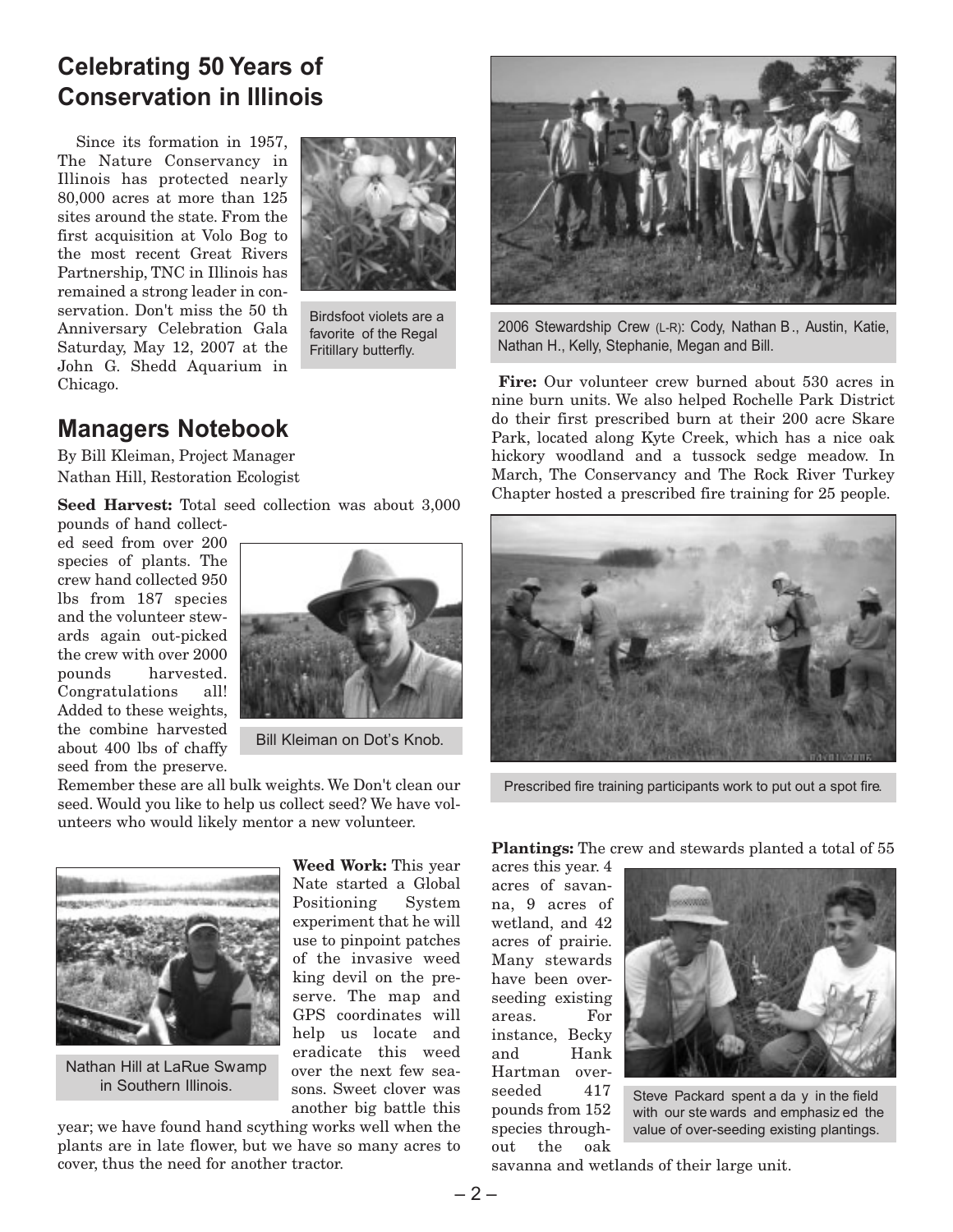### **Stewards Journal**

### **West Heinkel Savanna**

By Jay Stacy

Mary Scott and I began collecting seed late in April for a 6 acre planting on the new property (Clear Creek Knolls). When we finished in late November we had amassed 265.35 pounds (processed) of 148 species of



Jay Stacy

forbs, sedges, and non-dominant grasses; and 5 pounds per acre of little bluestem, equals 49.22 pounds per acre.

I planted the bulk seed Thanksgiving week with the tractor seeder; I was not overly dazzled with the resulting distribution. It was not the equipments fault (the seeder is a high-quality instrument); my inexperience



Leah Kleiman and Jay Stacy.

with using it was the culprit. I constantly fiddled with the aperture and the result was more uneven and patchy than I wanted; I will know better next time.

I planted an entire polybag of one-veined and threeveined pussytoes fluff; Leah Rose Kleiman assisted in the collection of these two species. I have long maintained that the two pussytoes species are our most under used components; every remnant we have, prairie and savanna, is heavily laced with them. We will see what happens!

34.35 pounds of our seed total qualified as "special treatment". This included hundreds of bur oak acorns which Mary Scott planted one by one, hundreds of porcupine grass quills which we stuck in by hand, seeds of endangered species like prairie bush clover which we hand planted as onesies and a 20-something pound conservative seed cocktail (leadplant, dropseed, coreopsis, cream baptisia, goats rue, and puccoons etc.) which I "foot-smeared" into the wet soils one dollop at a time.

Total man hours for the planting effort, not including collecting, processing, blending, and mixing (which is six months work) including burning the corn stubble, bulk

seed distribution, dragging, and "special treatment" planting: 76 hours.

We will survey seedlings next May and June. Any glaring distribution problems can be corrected with a vigorous and strategic second year overseed. In any case we will face our two or three year battle with the exotics. I am confident that when all is-said-and-done, it will be beautiful.

**Big Woods**

By Hank & Becky Hartman

The boundary between the Big Woods and Dot and Doug Wade Units is a natural drainage area



Hank & Becky Hartman

running North - South. One swale from the northeast joins another coming from the northwest about one third of the way down the east boundary of Big Woods. The east fork comes in from Shabbona Savanna at point 18, the northeast corner of Big Woods. The triangle of land between the swales is higher and was greatly improved when the forestry mower worked in the area a few years ago. Sometime long ago, the drainage was deepened and straightened with small but noticeable spoil piles of dirt left on the sides of the resulting ditch.

Last spring, Bill bartered for the use of a small bulldozer and a very accomplished bulldozer operator. He

scraped off the spoil piles and reshaped the ditches into a much more natural looking and gentler contour. A good side effect was that lots of the undesirable plants and brush were also scraped off. There were



Todd Bittner and Nathan Bremer count prairie bush clover plants.

north-south two-tracks parallel to the ditch area on both the east and west sides. We closed the west two-track to further improve the natural prairie view.

In April 2006 we broadcast 80 pounds of bulk seed over the area. We over seeded with another 60 pounds in December. So next year should definitely look better than this year's really thick stand of foxtail. There is still a lot of work to be done to remove the remaining Honeysuckle and Multiflora Rose in the triangle and there were new birdsfoot trefoil in the disturbed soil area. But the area is looking much better than in the past.

– 3 –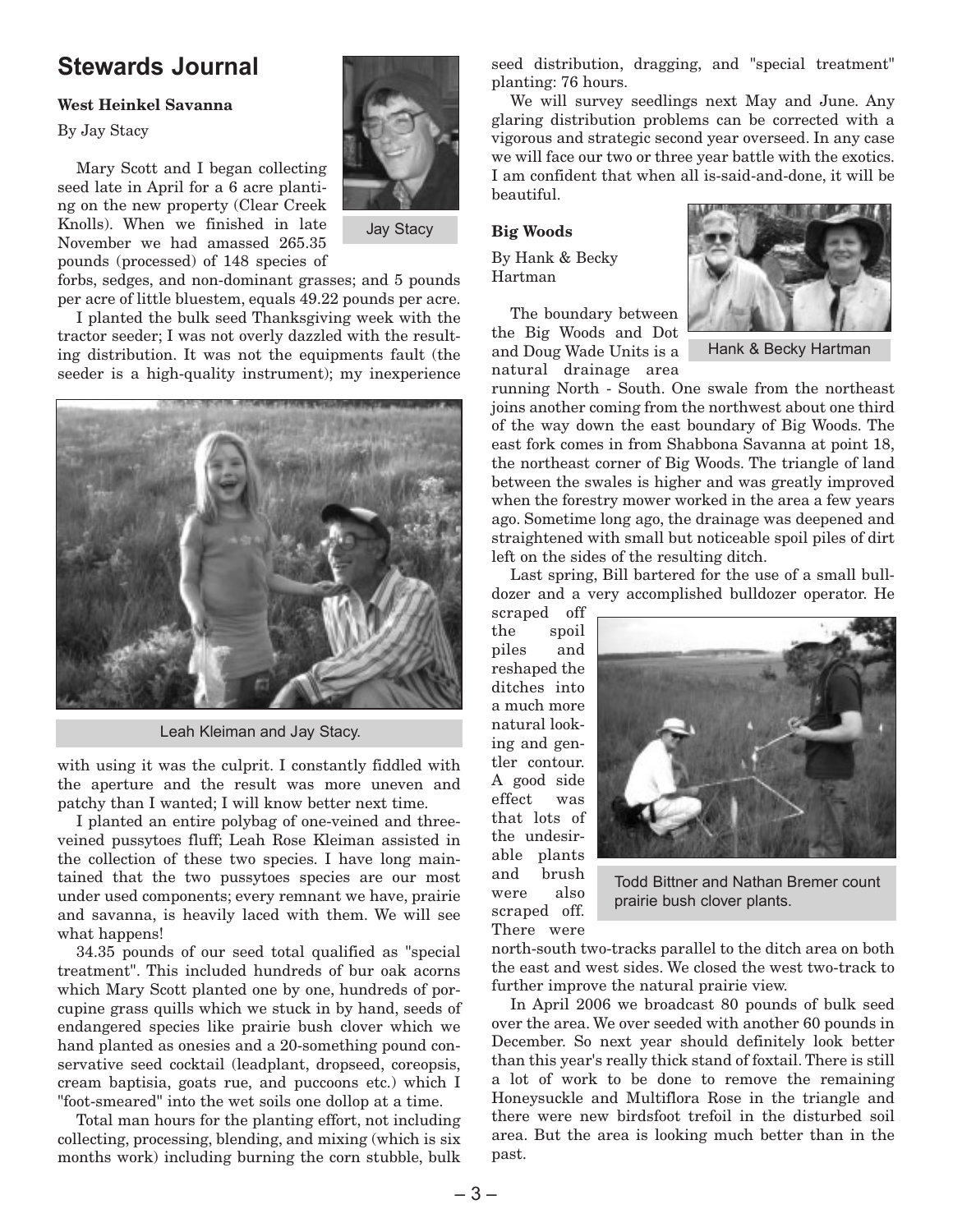We are continuing to pour lots of time and herbicide into the overall birdsfoot trefoil problem. Many hours have been spent walking Big Woods spraying the pesky little yellow bloomers. Finally, after hundreds of gallons of diluted herbicide, we feel that we might be getting the upper hand, and that if we keep the pressure up for about five more years, there may be none of the nasty little suckers left.

### **Dot and Doug Wade Prairie**

#### By Al Meier

During 2006, I was privileged to plant a new prairie, and, in the process, I gained an immeasurable amount of knowledge and experience thanks to the contributions of fellow Nachusa Grasslands volunteers and staff members.



Al Meier

In the spring of 2004, just a few

months before I became steward of the Dot and Doug Wade Prairie, approximately 25 acres of my unit were returned to farmland. This area had originally been planted in 1994 with an insufficient quantity of prairie seeds, and from the beginning, the prairie restoration was plagued by non-native, invasive species. After nearly a decade, the decision was made to return this planting to cropland and try again at a later date to restore the area to prairie.

Therefore, I knew when I accepted the role of steward that eventually I would have the opportunity to do a prairie planting of my own. 2006 was the third year that this area had been planted in corn, so it was time to begin restoring this area to prairie. The question was whether or not I had acquired sufficient knowledge in my four years of volunteering at Nachusa to carry out my own planting - could I collect seeds from enough different species to produce a biologically diverse planting?



Al Meier planting 6 acres of prairie at Doug and Dot Wade Unit.

This spring as I was questioning whether I was ready to do my own planting, fellow steward, Jay Stacy, stepped forward and offered his assistance. And for the next six

months, Jay helped me find and collect dozens of species that were previously unknown to me.

Frequently I would join Jay and Mary Scott on Friday mornings. Jay would make sure that we would pick species that were new for me. Mary would collect along with us and also made sure that we had plenty of great snacks and coffee. It was always a thoroughly enjoyable time, and my knowledge of prairie species and restoration techniques increased dramatically.

In December, I completed my first prairie planting - 6 acres with 314 pounds of seed and 128 different species.

In addition to Jay Stacy and Mary Scott, many other people deserve a word of thanks. My wife, Mary, joined me in stewardship on numerous occasions and performed many of our Autumn-on-the-Prairie Co-Chair tasks. Barb Regan, my co-steward, also helped out on several occasions. Hank and Becky Hartman donated seed and cleared brush. Cody Considine helped burn off the corn stubble, and Bernie Buchholz harrowed the field prior to planting. Chris and Jennifer Hauser contributed and planted nine wild plum plants and donated seed for the Shabbona Savanna. Mike Adolph and Josh Sage assisted in clearing brush. And, of course, thanks to Bill Kleiman and Nate Hill for providing constant support and for empowering volunteers to contribute to the mission of The Nature Conservancy at Nachusa Grasslands.

### **Rolling Thunder Prairie**

By Sally Baumgardner

Some parts of Rolling Thunder Prairie were being overcome--and might sink--under the pressure of invasive alien exotic plants (AKA weeds). Might I be facing a failure of sorts? More help was needed on a regular basis!



Sally

In 2005, I was encouraged to apply for a C2000 grant from the Illinois Baumgardner

Department of Natural Resources for ways to reduce/eliminate these aliens. My application was considered a cause worthy of support and I hired the Weed Control Patrol in the spring of í06. I'm so proud of my team! Our willing workers, Jessica, Macy, and Noah, all neighborhood youngsters, and George, a retired science teacher from nearby Oregon, were strong and able to pull out or cut the bases of whatever weeds I chose for each day. Later, Jade, the little sister of Jessica and Macy, was hired. These friendly, part-time patrol members learned quickly to identify

We did our very best. We used shovels called "Parsnip Predators" designed for stabbing parsnip as well as mullein. Long handled loppers were used to cut short the stems of the small woody plants. Squirts of herbicide met birds foot trefoil, a perennial, and we counted seventeen work sessions to the ridge where these persistent aliens continue to show up.

the weeds, their names, and how to treat them.

Western ragweed is very tall plant just before flower-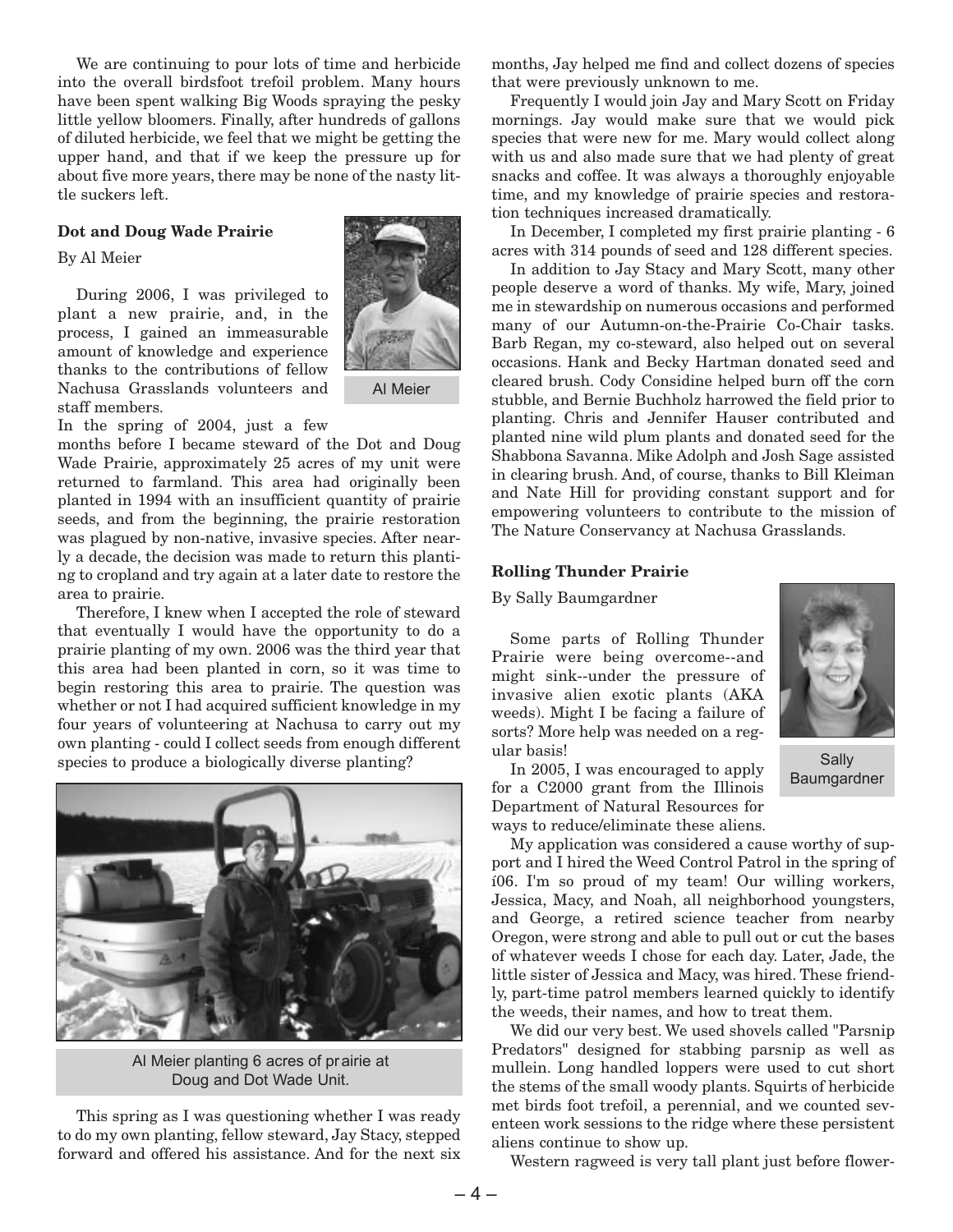ing, and my crew simply severed the stems these annual plants. It became a pleasure to "weed them out" and enjoy the cleaned-up look of some fine wetland plants growing at our septic field!



Sally's helpers, Jessica and Macy Fair

Soon I heard comments like, "Is that mullein we see on the side of the road, on the way home?" And, "Does this nice vervain grow along the road, too?" Then, "Mom and Dad are seeing sweet clovers now!" (The education part of the grant was beginning.) Then seed collecting became mixed with the "weed work" in June.

Once those weeds reached the end of their summer potential for seed production, we could turn all our time to collecting seeds of the native plants. This is where my crew, my team, really blossomed!

I think they liked the "clunk" of huge seed heads falling into buckets. Jessica proudly turned in a filled-tothe-rim bucket of Echinacea seed heads and announced there were "350 of them" in there. She had counted as she cut! (Figure about 50 seeds per seed head!) All told, we harvested 93 pounds of seeds.

We traveled to other area of the grasslands for great volumes of seeds and took the time to see the preserve from other points of view.

At the end of every work session, these new friends stayed to spread seeds on drying beds, clean shovels, and put tools back.

My journal entry for Friday, July 7 reads "Another day of unsurpassed beauty of sky, prairie, wildflowers, friends, smiles, and gorgeous weather. I am so proud of my team!"

### **Thelma Carpenter Prairie**

By Tom & Jenny Mitchell

Ten years ago a couple from the western suburbs, beginning birders, discovered a place an hour away where we saw meadowlarks and bobolinks and the upland sandpiper. We kept com-



Tom & Jenny Mitchell

ing back and were introduced to workdays with volunteer Jay Stacy. Soon preserve managers Bill and Susan Kleiman gave us trash grippers and made us the roadside stewards. We found out much of this restoration work involved weeds and seeds.

In 2000 funds from the estate of Thelma Carpenter, a librarian in Oregon, purchased a 60 acre unit on Carthage Rd. We were asked to steward the 30 acre degraded remnant hill prairie that still included Hill's thistle and other unusual native plants, plus 30 acres on two sides that were in corn and beans, which we have planted to prairie over the last few years. We selected only the native species we found on the unit or across the fence on a neighbor's property.

Our first planting the southeast 7.5 acres planted into soybean stubble, had its fourth summer in 2006; our second planting, the southwest 7.5 acres, saw its third summer; last fall we planted the northwest quadrant. We are pleased to say that we have had some early success with the asters and goldenrods, both abundant on the remnant, particularly sky blue aster, aromatic aster, showy goldenrod, grass leaved goldenrod, and heath aster. Leadplant and dropseed have flowered also. This summer we saw shooting stars and heart-leaved golden alexanders, but still not violets or gentians.

Jenny, Tom and Mary next to a bur oak transplanted at the Thelma Carpenter Prairie Unit.



An issue much discussed with Dr. Stacy was the proportion of tall grass to short grasses in a planting. We put sideoats, junegrass, porcupine grass, the sedges and panic grass in all our fall plantings; we put little blue (but none of the tall grasses) into our first planting at a ratio of five pounds per acre and are very satisfied with the results. Go look at the sweep of little bluestem across the planted and original prairie. Last fall we did include some big bluestem, Indian grass, and switch grass in our mix, which is all hand planted

This season we collected 80 species, over 200 pounds after processing through the hammermill. The amount may be one-half or less pure seed, but it is the Nachusa Grasslands standard of seed measurement for all those who commit to a small (under 10 acre) planting, a group this fall that included Jay, Bernie, Chris, Al, and Damian. We planted the last of our 7.5 acres, the north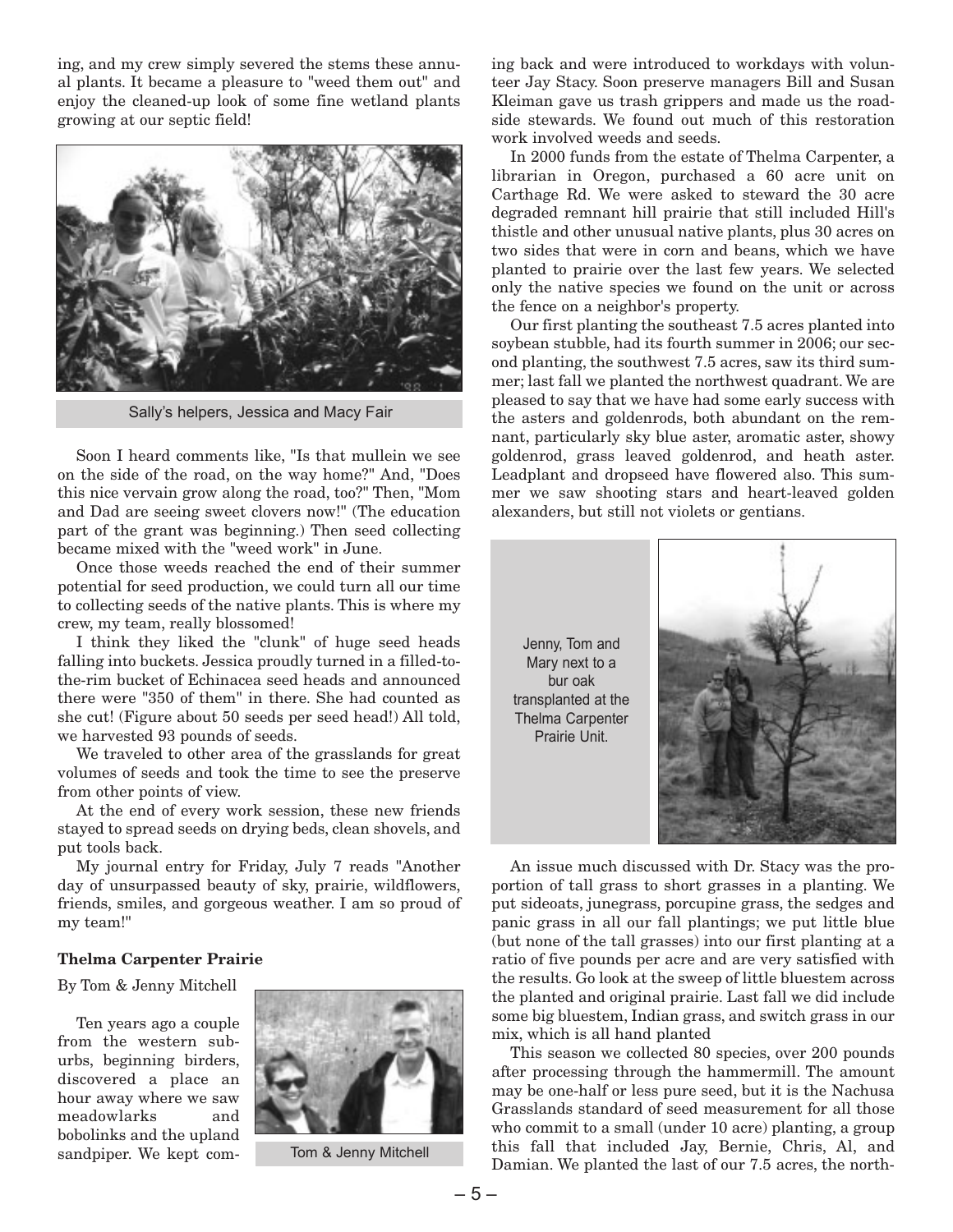east quadrant nearest the road, with 163 pounds of seed on December 27. We continue to plant in early January. A special year-end thanks to Mary Scott, a treasure shared, who oversaw a project in 2006 to transplant three small bur oaks to Thelma Carpenter Prairie.

### **Clear Creek Prairie**

### By Mary Blackmore

Busy, busy, busy. Lots of workdays, mystery machines and fire in action, seed collecting and a promising new planting were the highlights of 2006 at Clear Creek Unit. The eggrolls were outstanding, too!



Fish sampling crew working in Clear Creek.

At fall and winter workdays we focused on cutting dead trees that had been previously girdled on the north fencerow of the pasture. With great food and even better company, chainsaws buzzed and wood was stacked. The culinary highlight was eggrolls heated over a campfire! Summer workdays found us cutting brush, marking dead trees for winter removal and enjoying the increasing diversity from previous plantings.

The Prairie Preservation Society of Ogle County once again contracted with Chris Hauser and Becky Hartman to collect seed for completing the north field planting. The first half of that planting, sown in December 2005, appeared to be doing very well in its first year. Over 100 species were in those seed mixes. Part of the 2006 seed collection will be planted in the southwest field in an effort to increase diversity in what is predominantly an Indian grass and big bluestem area.

Mystery men (Bill, Nathan Hill, Cody, Nathan Bremer, and Austin) operated mystery machines that chewed up brush and small trees in the fall along the Clear Creek tributary in the north end of the pasture. Their work made our fall tree cutting day much easier! Perhaps those same mystery men also conducted the fall burn that took place in preparation for winter overseeding.

Thanks go out to our 2006 volunteers - Keith and Mary Blackmore, Chris and Ron Ware, Bob and Sheri Piros, Kim and Evan Shockey , Terri Clark, Kevin Kaltenbach and Tim Keller- along with Chris Hauser, Becky Hartman, and those wonderful mystery men.

### **Tellabs Savanna**

### By Jan Grainger

Ferns are not as glamorous as the flowering plants since they do not produce the showy blooms of their cousins. Their beauty is in their delicate leaves which are called fronds. At Tellabs Savanna some notable ferns are found nestled in the shade.



Jan Grainger

A small patch of maidenhair fern, Adiantum pedatum, grows in a rich

shady spot. The black wiry leaf stalks fork in two and the pinnules of the pinnae (leaf divisions) are distinctively shaped and arranged. The fronds are held parallel to the ground and have a circular or horseshoe shape. The name for the genus, Adiantum, comes from the Greek meaning "not wetting" referring to the fronds ability to shed water.

Also in the shade, in a ravine near a vernal pond, are some clumps of interrupted fern, Osmunda claytoniana. On these ferns the fertile (spore bearing) pinnae "interrupt" the green pinnae along the frond. This fern is related to the wetland loving royal fern and the very similar cinnamon fern.

These ferns bring to my mind a touch of ancient wilderness. They are primitive and advanced-- holding on to primitive reproduction while developing advanced adaptations in their vegetative form. They are ideally suited to their soils and suited to their neighbors.

Preservation of shady fern habitat will be a conservation challenge as savanna restoration proceeds at Nachusa.

#### **Clear Creek Knolls - Gobbler Ridge**

By Bernie Bucholz

Nachusa's newest unit, adjacent to its namesake sand hill prairie, began taking shape with the harvest of the last row crop, a bumper crop of Number 2 corn. Situated on the west edge of the north branch of Clear Creek, the planting site was selected to provide the important Gobblers' Ridge remnant with an urgently needed buffer from agricultural her-



Bernie Bucholz

bicide. Several hundred pounds of forbs and non-dominate grasses were collected for the first 8 acres of the much larger corn and alfalfa fields.

Efforts to prepare the site for planting began immediately after the corn crop was combined. First, the field was mowed to chop the corn bio mass and pull out root balls; then, the perimeter of the field was raked to create a fire break before the burn which not only cleared much of the field but also generated rich potash; the field was then harrowed to remove still more of the residual corn stalk and to create an inviting seed bed for precious seeds of over 140 native species from across Nachusa.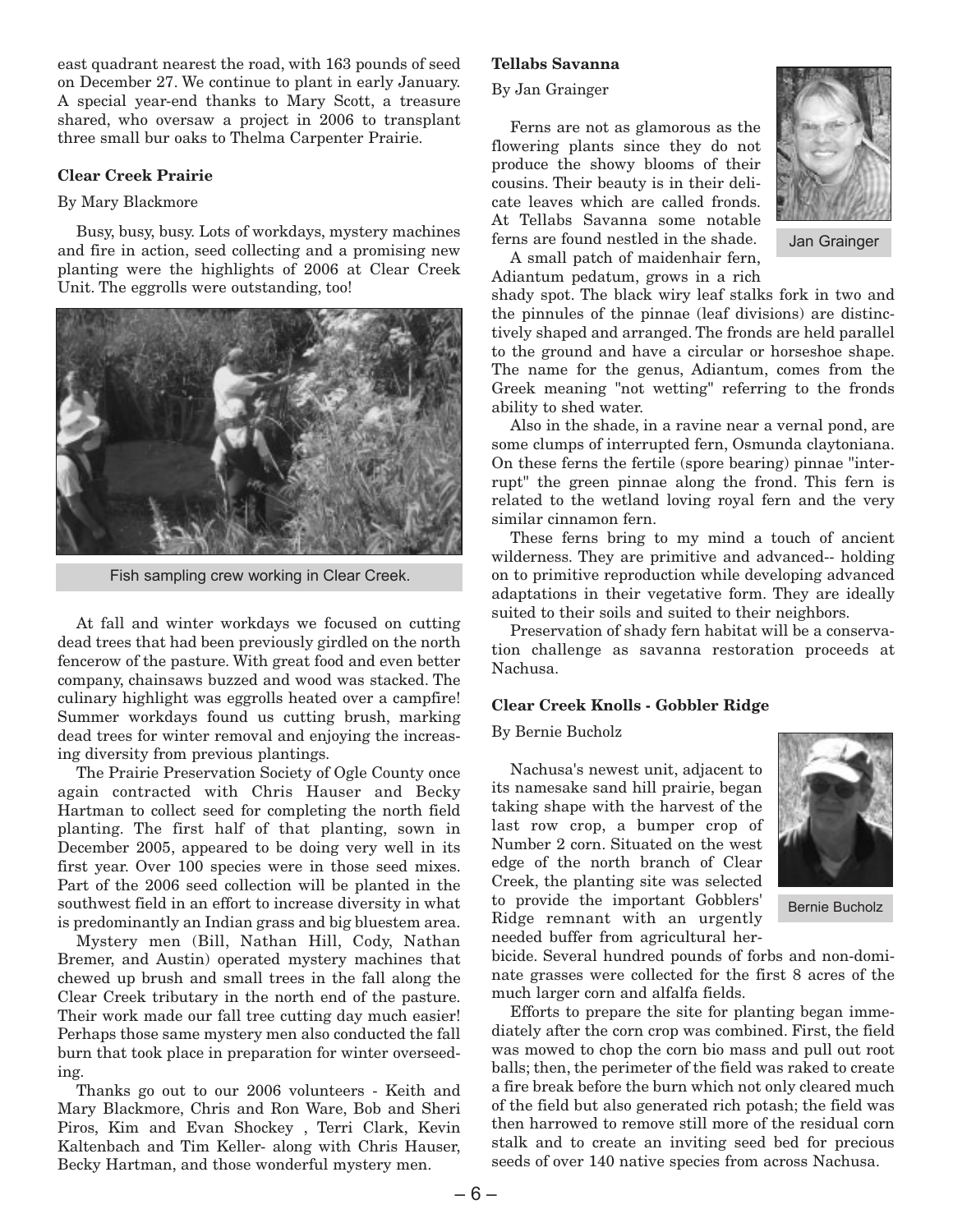Finally, the long anticipated planting days arrived. We reveled in broadcasting the seeds - some by hand and a larger portion by the efficient pendulum spreader pulled by the small Kubota tractor. Over several days we sought to get the best possible distribution of seeds, targeting the mesic species for the wetter southern portion of the site. Then came the final harrowing which further distributed the seeds and provided a thin covering of the fine sandy soil. The last planting chore was stepping in the "one by ones," those seeds unique or demanding enough in location that they warranted hand planting and a "foot smear."



Cassie Kruger using a flapper on a backfire.

Then we begin our long wait to see what seedlings spring forth in April and several years beyond. No doubt there will be many weeds. We hope for foxtail and mares tail- both so-called agricultural weeds -which will provide ground cover and fuel for the first prescribed burn and then quickly give way to the prairie natives over the next few seasons. White and yellow sweet clover, wild parsnip, Queens Anne's lace and Canada thistle are a different matter. Left unattended they would quickly crowd out the natives. We will battle them by pulling when it won't disturb nearby native seedlings or by carefully dabbing herbicide on cut stems.

During the winter months we'll remove wild cherry, honey locust and osage orange trees from the adjacent remnant savanna. We hope that many grub oaks will emerge once the under story is again exposed to sufficient sunlight. Ultimately, the savanna may again extend its reach across our planting - but that will take many seasons.

If we are diligent and lucky, with each passing season this first planting will look more and more like it belongs adjacent to Nachusa's best prairie. It may take decades for nature to reassemble the historic association of species, especially the mesic (moist) areas for which we have few existing models, but we take satisfaction today in knowing the process is underway.

Our labors on this first 8 acre planting are a down payment on the beautiful landscape that will be revealed as it and the remaining corn and alfalfa fields begin their long but steady recovery to their pre-settlement beauty.

It is a thrill to be part of this mighty work that opens the door to nature healing itself by drawing on its ingrained memory of thousands of seasons past.

### **May Celebration at Nachusa**

Join us for a weekend of fellowship at Nachusa Grasslands this May. Hosted in conjunction with the 2007 Illinois Native Plant Society Annual Meeting.

Event includes tours of the preserve, guest speakers, and a banquet.

Friday, May 18, to Sunday, May 20, 2007

This event is open to the public and registration is required. Visit www.ill-inps.org for registration form.

### **Goodbye to a Conservation Legend**

Carl Becker, who led our conservation staff for the Illinois Chapter of The Nature Conservancy, unexpectedly passed away this past year. Conservation lost a fine leader with a long history of successes. He will be greatly missed.

*Photo couresy of the Becker Family*



Carl fishing for smallmouth bass.

### **18th Annual Autumn on the Prairie**

Saturday, September 15, 2007 10 a.m. - 5 p.m.

A free event with fun for the entire family: guided walking tours of the preserve, paintings by local artists, children's activities, gift raffle, horse drawn wagon rides, live music, and good food.



Shannon Bittner having fun at Autumn on the Prairie.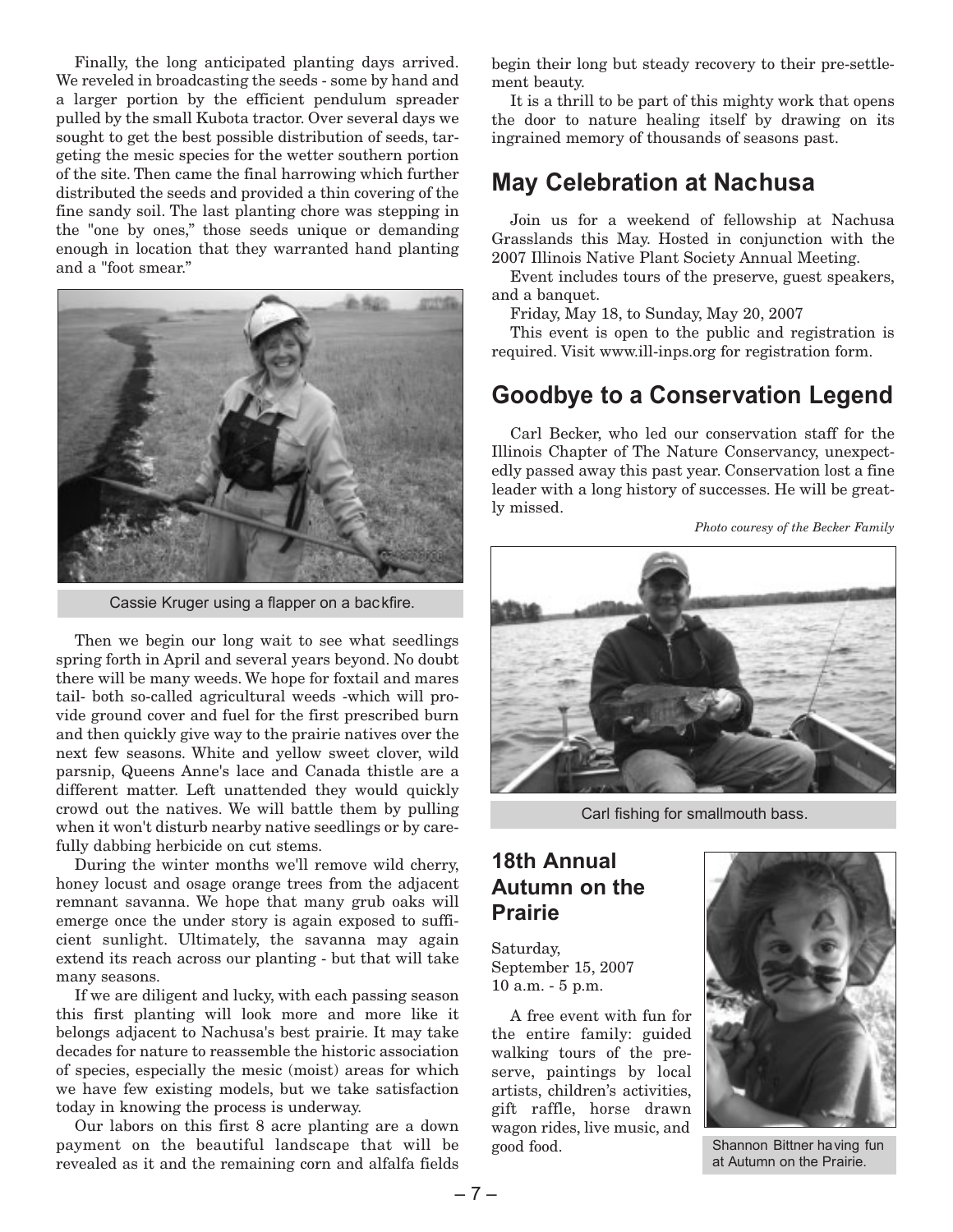### **Moving Forward at Clear Creek Knolls Unit**

### By Bill Kleiman and Nathan Hill

Last year, we told you about the new 1,000 acre addition to Nachusa. The two tracts, now called Clear Creek Knolls and DeWitt Holland Memorial Prairie were purchased with donations from the Illinois Clean Energy Community Foundation and an anonymous friend of DeWitt Holland. This past summer we purchased an adjacent 90 acre tract. These new units are now a major focus of our stewardship activities. Together they provide a great opportunity to restore habitat for grassland birds, Blanding's turtle, regal fritillary and other species in need of room to roam.

In the Clear Creek Knolls Unit (CCK) the western ridge of the Creek, we are calling Gobbler Ridge. It is a perfect roost for wild turkey. Nearby Fame Flower Knob, just to the southwest, is named for the Talinum rugospermum that grows on the sandy outcrops along with sand club moss, lead plant and other dry prairie plants. At the Clear Creek ford, great angelica, hairy fruited lake sedge, and blue vervain are gaining ground in areas that were being invaded by reed canary grass. Upstream on Clear Creek is a 4 acre beaver pond that saw sandhill cranes



Kelly Nichols and Stepanie Ma get ready to cut br ush at Clear Creek Knolls.

an exciting challenge for us all. To measure our expected success we are establishing a set of monitoring areas where we will collect data on birds, plants, fish, aquatic insects and watershed hydrology. Last summer we set up some bird monitoring points in corn fields that will someday be prairie plantings. You might expect that a corn field in May has no birds using it, and you would be right, but we now have that baseline data. Each year we also conduct planting inventories on established plantings to determine plant diversity compared to what seed we planted.

To collect baseline fish data we had Karen Rivera and fellow staff of the Illinois Department of Natural Resources sample Clear Creek. They found 10 native

this past summer. This pond is frequented by a variety of water loving birds like wood duck, teal, numerous belted kingfisher, and great blue heron.

Measuring Success: We will be restoring nearly a thousand acres of habitat on these new tracts. This is

minnow species, 2 species of darters, brook stickleback and white suckers. The Index of Biotic Integrity scored pretty low at 35. The IBI scores go up to 60 with scores over 50 rated as a unique aquatic resource.

Aquatic insect diversity can also be used to measure stream quality. To get that baseline data we had Conservancy aquatic ecologist, Maria Lemke, and Ed DeWalt from the Illinois Natural History Survey wading through the creek this past summer sampling for aquatic insects. They will return every few years to sample from the same area.

To measure stream flow we had USGS Hydrologist, Jim Dunker, install a stream gauge on the creek at Lowden Rd so we can monitor the stream flow as we restore the watershed. We are hoping to create more part-

nerships with universities to help us study the changes that occur as we slowly restore a landscape.

Restoration at Clear Creek Knolls: Since spring of 2005 we have cleared 25 acres of brush



Clear Creek in Spring

and planted 54 acres of prairie on former corn fields. Also, we thinned brush and over seeded 8 acres of wetland and 10 acres of savanna. We have enlisted the talents of our "rookie of the year" steward Bernie Buchholz and veteran Jay Stacy in our restoration efforts at CCK. Jay planted 6 acres and Bernie 2 acres of prairie just west of Gobbler Ridge giving the remnant a much deserved buffer. At nearby Dropseed Hills, Mary and Jim Vieregg have continued to clear trees and brush from the remnant hills and they over seeded nearly 100 lbs of prairie seed this past summer and winter. The new plantings will connect to the Sand Farm Unit to the south and buffer the remnants at Clear Creek Knolls. We will also continue to plant 20-30 acres a year of corn fields and manage the remnants with fire. We will continue to spray, mow and pull weeds and remove invasive brush.

Most of the area West of Lowden Rd. is in row crop production with about 100 acres of cattle pasture. In the oak dotted pasture we found remnant kittentail plants and set up a livestock enclosure fence to protect them. To figure out how to best plant a pasture that looks like a weedy suburban lawn Bill set up a research plot with four different treatments. All the plots will get the same seed but on one plot we will herbicide the grass, another we will herbicide the grass and broad leaved plants, on another plot we will herbicide and then disc the soil, and one we will add the seed with no other preparation. On the control we will add no seed. Which will grow the best prairie?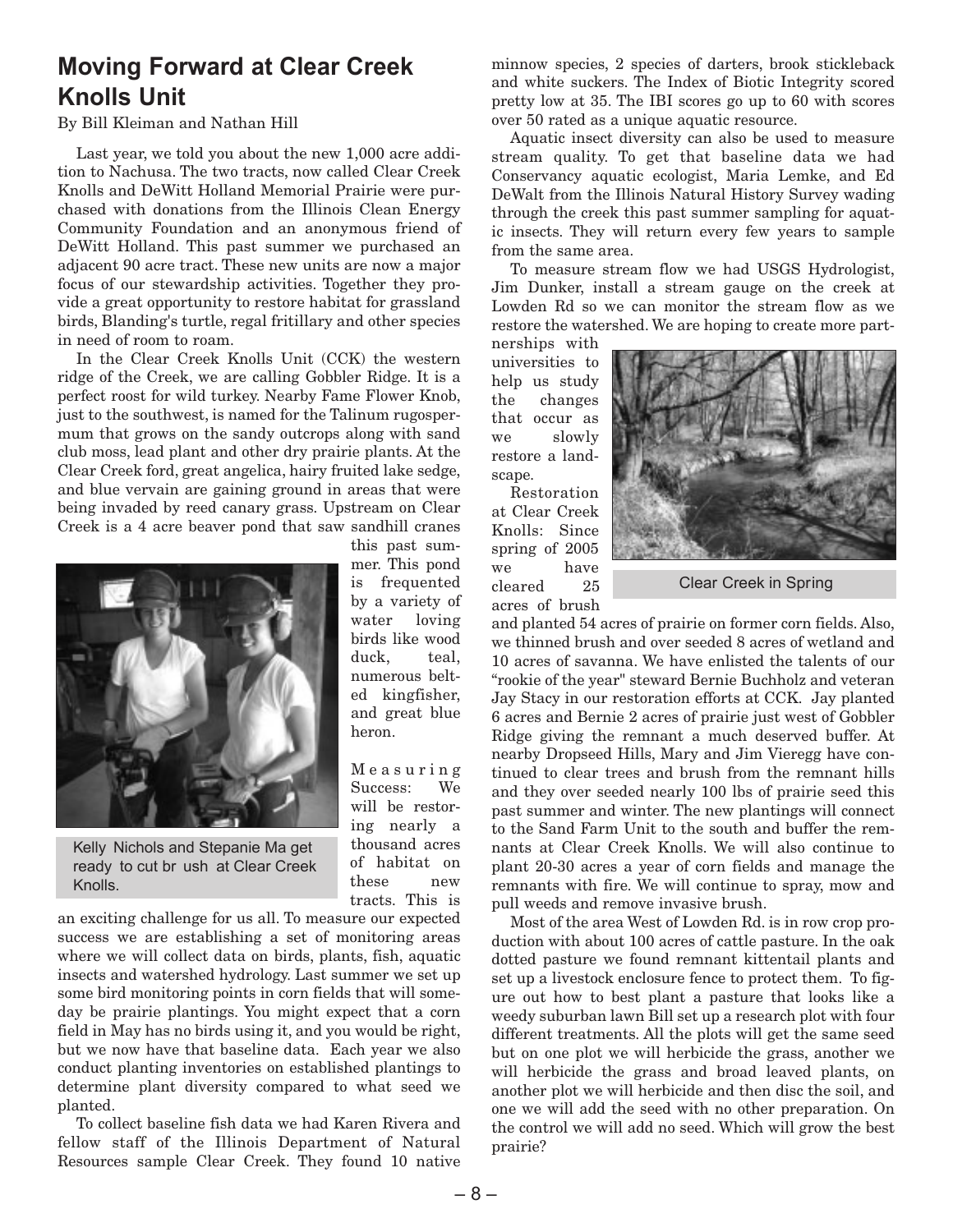### **On to Greener Pastures**

Bruce Boyd, our Chapter Director for twelve years, is leaving the Conservancy to run a business that will help people with lots of money donate to charities. Yes, we hope he sends them our way, but we send to him our highest regards for his steady hand on the wheel during his tenure with TNC.

Jennifer and Chris Hauser, volunteer stewards with us for several years, will be moving to Monterey California. Chris accepted a position with the Santa Lucia Conservancy. They have been great friends, fine stewards and an inspiration for us. Fare thee well.

#### Thank You Donors *\$100,000 and above* Willard and Maxine Simpson Tellabs Foundation *\$1,000 and above \$100 and above* Hank and Becky Hartman, Clarence Heinkel, Alan Carpenter, Cindy and Bernie Buchholz, Ann Haverstock Fui Lian and Bob Inger, Cassie Krueger, Pizzo and Associates, Ltd., Robin Read, State Farm Companies Foundation, Mary and Jim Vieregg, Annette Lawson In Memory of Russ James by Tom and Jeannie Lawson, Dwight Heckert, Anita Lawson, Thomas Lawson, Harold Neave Jr., Charles and Debra Argianas, Anthony and Nancy Bennett, Sylvia V. Blazina, Norval B. Galloway, James Grove, Joseph Houle, John and Roxana Huck, Illinois Prairie Community Foundation, Allan and Mary Kollar, Peter and Robin Schaffer, Richard J. Schutter, ComEd, An Exelon Co. 4 Anonymous Donations M.R. Bauer Foundation In memory of Kathryn L. Neumann by Jack & Melinda Neumann Al and Mary Meier Mike & Connie Adolph Gerald McDermott Ron & Pat Ingraham Donald & Penny Moser Raynor Garage Doors Corwith Hamill John Santucci TAMPAM Farms Inc. Nancy Hamill Winter

Kelly Stevens, Robert Sutherland, Mary Waterson

Mary Scott, In memory of Lowell Hawkins by Carnie and

### *Other Generous Donors*

Fred Faulkner, James Trimble, Linda and Regan Bell, Eric and Genevieve Carpenter, Albert and Pamela Dahlberg, L.A. and Merida Garcia, Ilse Gebhard and Russ Schipper, Oliver and Vera Grace, Thomas Lawson, George and Stephanie Mantis, Anonymous, Diana Muzzy, Mario Quatrini, Michael and Christine Nizetic, Virginia Watson, Wild Ones, Rock River Chapter, Damian Considine, Bill and Susan Kleiman, Todd and Tonya Bittner, Carla Womack, Pat Hollingsworth, Mollie Hibbard, Paulette and John Kelly, James Lawson, Logger Lane Townhomes LLC, Ronald Lunt, Sierra Club, Illinois Chapter, In Memory of Sheldon Zimmerman by Laura Tonyan, George Dilling, Laurence and Christie Tietjen, Kay McKeen, Frank Hoegarden, Greg McKeen, Dave Derwent

## In memory of John Tilton for nachusa land acquisition

Vicki Sears Sena Drawer Larry and Darlene Harshbarger Helen Larson Maura Moulton David and Kim Powell Anonymous Joanne and Doyle Olson Patricia and David Dibblee Adelia Muir J. David and Lois Klingensmith Jon J. Duerr Susan Robbins John Suter Jane and John Cyr Kim and David Powell Beth and Cliff DeSanto William and Marilyn Schoettle Jody and Robert Snyder Christine and Eugene Schmidt Katherine and Karl Coyner Mrs. Weins Patricia O'Neil Ryan Depauw Sharon Bergland Interior Alterations Linda and Reagan Bell Linda and Richard Jones Margaret and Kevin Brewner Linda May Mr. and Mrs. Lawrence Ladowski Judith Peterson St. Charles East High School William and Jane Muir Julia and Robert Sanks Janet and Jon Craychee Nancy and Anthony Bennett Thuy and Long Tran Mary Ann Tilton Judith Tilton



SAVING THE LAST GREAT PLACES ON EARTH

– 9 –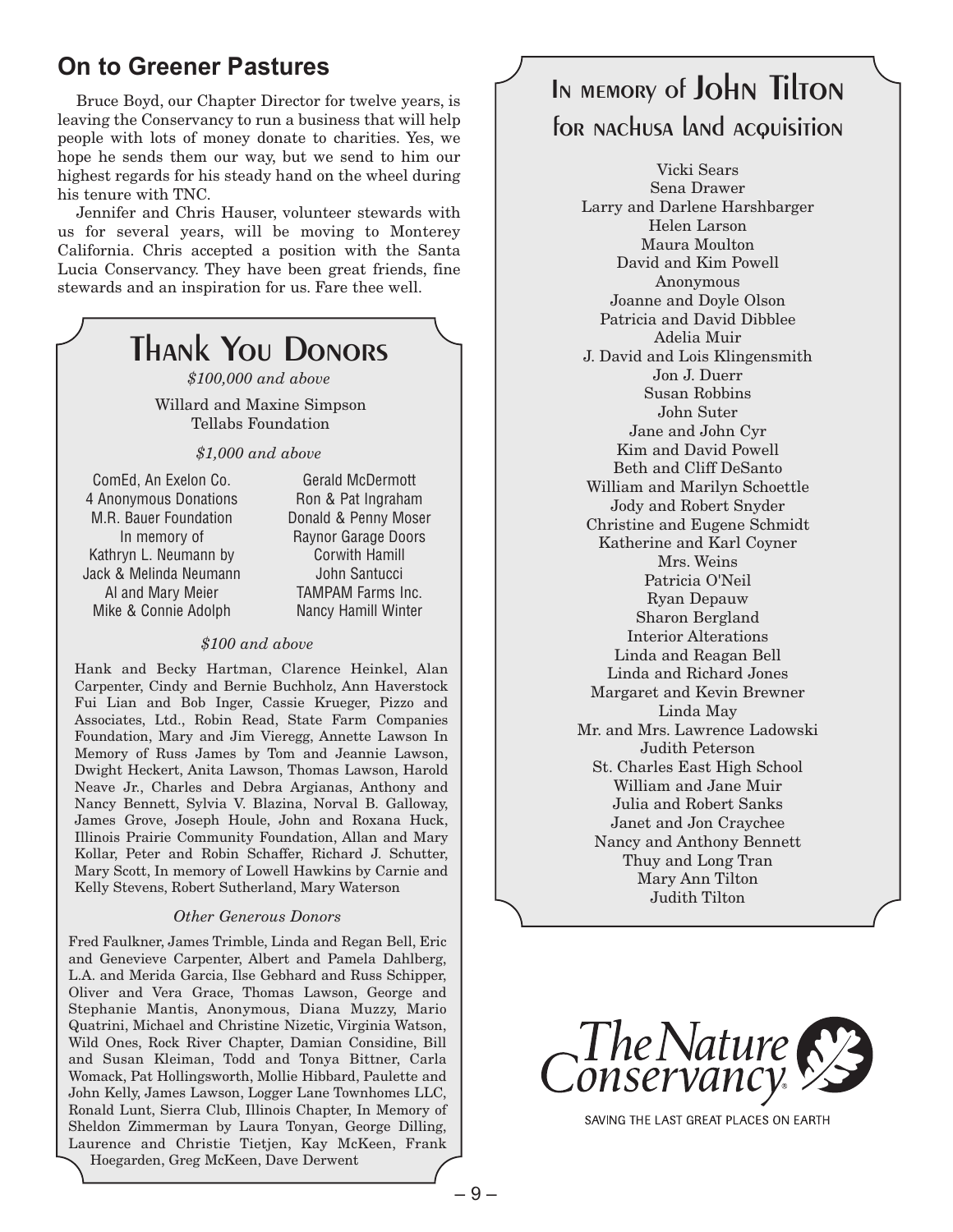### **Take a Walk with a Volunteer at Nachusa Grasslands:**

Each month there is a regularly scheduled hike led by one or more of the Nachusa volunteers. The hikes for 2007 are listed along with the workday schedule at the end of the Prairie Smoke. At Mary Scott's suggestion, we hand out 3 x 5 cards with the hike schedule



Visitors take a summer hike at Nachusa

each year at Autumn on the Prairie. The local newspapers have become very helpful by printing the hike information in their weekly schedule of events calendars. In the last six months, we have talked to several people who learned about the grasslands from a friend who had attended a hike. The Sierra Club of Chicago now often has an organized hike at Nachusa. We are glad to hear people are seeing parts of the 2500 acres that they never visited before. See you on the prairie!

# Wish List

- MORE VOLUNTEERS! Each unit on the preserve and every aspect of our operation would welcome additional stewards. Volunteers are empowered to do as much stewardship as they wish. We work seven days a week. Check the stewardship calendar for a Saturday workday or just come out to the preserve and learn more. No prior experience necessary, just a passion for nature. Local 3rd grade classes visit Nachusa twice a year for our Youth Stewards Education Program. Leaders are needed to guide small groups of students through the prairie viewing wildlife, collecting seeds and having fun.
- MORE DONORS! Want to create an enduring legacy here at Nachusa? the Nature Conservancy currently has two tracts of land at the preserve that are in need of donated protection funds. Looking for green acres? TNC also has a 195 acre farm for sale.
- ANOTHER HARDWORKING SEASONAL CREW! Each year Nachusa Grasslands provides an excellent opportunity for recent graduates and passionate conservationists to work at the preserve. Assistant Stewards are needed for prairie and savanna management and restoration including weed removal, seed harvest, and general maintenance. Keep an eye on TNC's career webpage for the formal job announcement

http://nature.org/careers/index.html or forward a resume to nathan\_hill@tnc.org

### **Equipment Needs:**

- Used 3/4 ton truck with snow plow
- Used 75-100hp tractor for mowing (we are half way to our goal of \$12,000. Donors who give over \$500 get their name on the tractor.)
- 3 point hitch post hole digger
- Disc mower
- PTO leaf blower

#### **STEWARDS OF NACHUSA GRASSLANDS**<br>Bruce Bovd State Director State Director

Restoration Ecologist

Preservation of Wildlife

Don Homer, Gene Miller

Mary Scott

Bill Kleiman Project Director

### STEWARDS CO-STEWARDS

**Big Woods** Hank & Becky Hartman Committee for the

**Clear Creek Prairie** Prairie Preservation Society Katie Schoenfeldt of Ogle County **Clear Creek Knolls** Dropseed Hills at CCK Mary Vieregg Jim Vieregg Gobble Ridge at CCK Bernie Buchholz **Dot & Doug Wade Prairie** Al Meier Mary Meier, Barb Regan **Edith & Anna Heinkel Savanna East Unit**

Mike Crowe Cassie Krueger **West Unit**

### **Eight Oaks Savanna**

Jan Grainger **Fen Unit** Kevin Kaltenbach Josh Sage **Kittentail Savanna** West Chicago Prairie Steve Sentoff Stewardship Group **Hamill Winter Prairie** Mike Adolph Bob Shone **Roadsides & Jay Meiners Wetlands** Tom Mitchell Jenny Mitchell **Rolling Thunder & Harold Walkup Prairies** Sally Baumgardner Max Baumgardner Earl Thomas **Sand Farm** Russ Brunner **Schafer Prairie** David Edelbach Ray Derksen **Tellabs Savanna** Ron Ingraham Jan Grainger, Bob Shone **Thelma Carpenter Prairie** Jenny Mitchell **Barn Steward** Jenny Mitchell **Autumn On The Prairie 2007 Chair and Co-Chair:** Al Meier, Mary Meier and Cassie Krueger **Science Stewards:** Bird Monitoring Ann Haverstock Butterfly Monitoring Jan Grainger Herbarium Steward Dwight Heckert Insect Collector Open Lespedza leptostachya monitor Todd Bittner Photo Monitor Open **Outreach Volunteers:** Publicist/Educator/Presenters: Sally Baumgardner, Gene Miller, Dwight Heckert Youth Stewards Leaders Mike Adolph, Bob Shone, Sally Baumgardner, George Busca, Susan Kleiman, Ron Ingraham, Barb Rutherford

### **2006 Seasonal Assistant Stewards:**

Cody Considine, Nathan Bremer, Megan Grey, Kelly Nichols, Austin Webb, Stephanie Ma, Katie Schoenfeldt.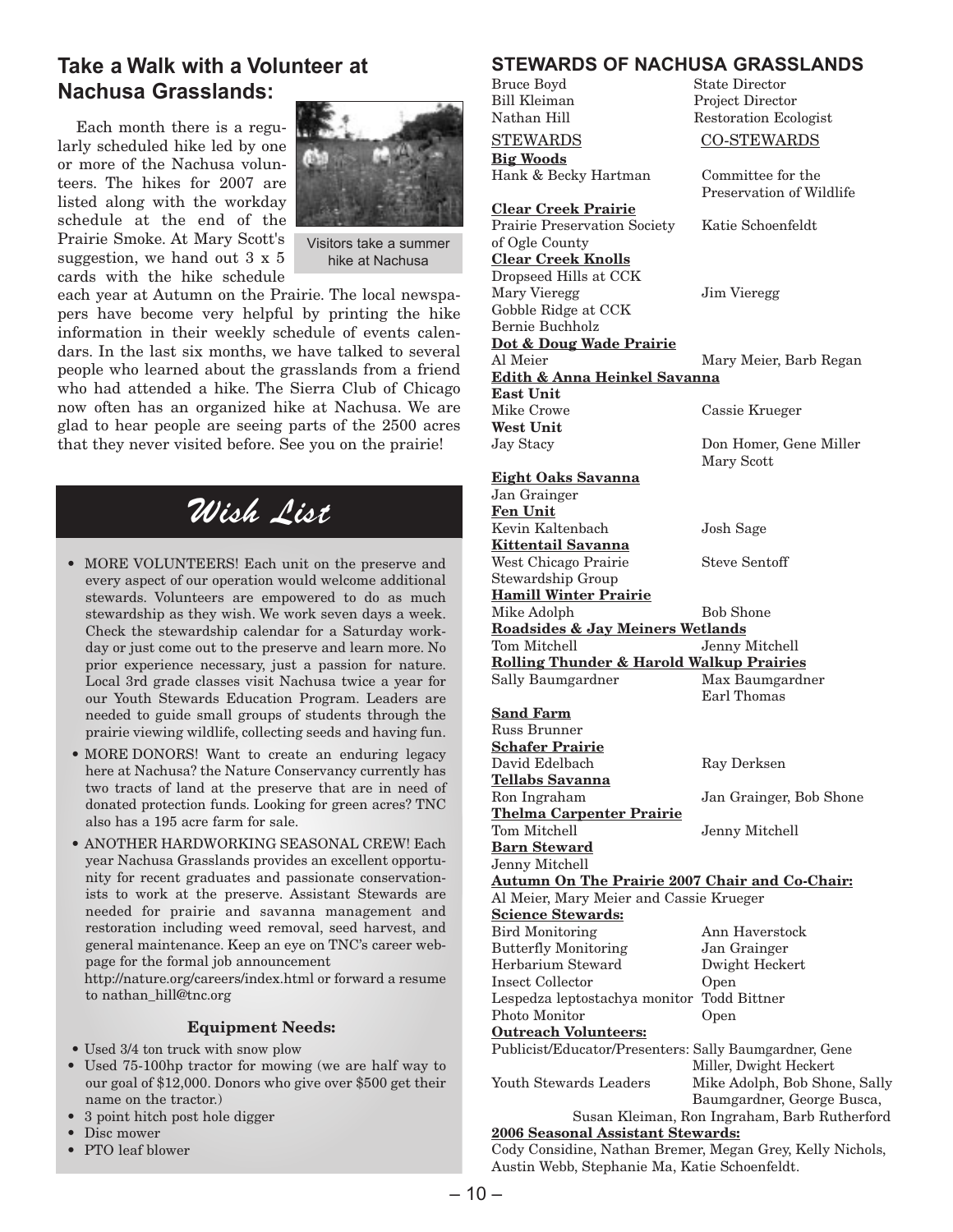### **CALENDAR FOR STEWARDSHIP WORKDAYS 2007**

Volunteer Stewards and Co-stewards lead workdays. New volunteers are always welcome to come learn and work with us. Start time is 9:00 A.M. Meet at the Preserve Headquarters (red barn) at 8772 S. Lowden Road. Volunteers break for lunch at the Barn and then sometimes continue stewardship or go for a hike in the afternoon. We also have stewardship during the week; give us a call at 815 456-2340).

#### **March** - Brush, Planting and Fire Season

- 10 Big Woods
- 17 Rolling Thunder Prairie Walk 2 P.M. Clear Creek 24 Tellabs Savanna
- Nachusa Crew Fire Training
- 31 East Heinkel Savanna

### **April** - Brush, Planting and Fire Season

- 7 Gobbler Ridge
- 14 Dot & Doug Wade Prairie Walk 2 P.M. Marsh Marigolds *Autumn On The Prairie (AOTP) Committee Meeting at noon*
- 21 Hamill Winter Prairie
- 28 Rolling Thunder Prairie

### **May** - Weed Season

- 5 Tellabs Savanna
- 12 Schafer Prairie
- 18-20 May Celebration at Nachusa *(see page 7)*
- 19 Sand Farm **Potluck Gathering (meal at 12:30)** Walk 2 P.M. Shooting Star and Knobs Tour
- 26 Big Woods
- **June** Weed and Seed Collecting Season
- Schafer Prairie
- 9 Eight Oaks Savanna
- 16 Fen

 $\approx$  Clip – N – Save e<br>%<br>%<br>%

✄

- *(AOTP Committee Meeting at noon)*
- 23 West Heinkel Savanna, Thelma Carpenter Prairie Walk 2 P.M. Meiners Wetlands
- 30 Clear Creek Prairie & Kittentail Savanna
- **July** Weeds and Seeds
- 7 Pine Rock Nature Preserve Walk 6 P.M. Isabel's Knob
- 9-11 Grassland Restoration Network Workshop at Nachusa
- 14 Big Woods
- 21 Schafer Prairie
- *(AOTP Committee Meeting at noon)*
- 28 East Heinkel Savanna

### **August** - Seeds

- 4 Big Woods
- 11 West Heinkel Savanna
- 18 Dot & Doug Wade Priaire Walk 2 P.M. Early Blazing Star
- 25 Clear Creek Prairie *(AOTP Committee Meeting at noon)*

#### **September** - Seeds

- 1 Schafer Prairie
- 8 Fen
- 15 **Autumn On The Prairie Celebration**
	- Walks and other activities 10 A.M. to 5 P.M.
- 22 Tellabs Savanna and Rolling Thunder Prairie
- 29 Hamill Winter Prairie

### **October** - Seeds

- 6 Eight Oaks Savanna
- 13 Kittentail Savanna
	- Walk 2 P.M. Seed Picking
- 20 Rolling Thunder Prairie and Thelma Carpenter Prairie
- 27 Clear Creek Knolls

#### **November** - Brush, Planting and Fire Season

- 3 Rolling Thunder Prairie
- 10 **Seed Mixing Celebration & Potluck Gathering** Walk 2 P.M. Seed Celebration Tour
- 17 Big Woods
- 24 Schafer Prairie

#### **December** - Brush and Planting Season

- 1 Dot & Doug Wade Prairie
- 8 Hamill Winter Prairie Walk 2 P.M. Stonebarn Rd. to Naylor Rd.
- 15 East Heinkel Savanna
- 22 Clear Creek Knolls
- 29 Sand Farm

### **January 2008** - Brush Season

- 5 Dot & Doug Wade Prairie
- 12 Tellabs Savanna
- 19 Dropseed Hills
	- Walk 2 P.M. Heinkel Hollows
- 26 Clear Creek Prairie

#### **February 2008** - Brush Season

- 2 Fen
- 9 Sand Farm
- 16 Gobbler Ridge
- 23 West Heinkel Savanna

### **AUTUMN ON THE PRAIRIE**

18th Annual Celebration at Nachusa Grasslands Saturday, September 15, 2007, 10 a.m. - 5 p.m.

A free event with fun for the entire family: guided walking tours of the preserve, paintings by local artists, children's activities, gift raffle, horse drawn wagon rides, live music, and good food.

Issue 44, March 2007

Editors . . . . . . . . . . . . . . Nathan Hill and Bill Kleiman